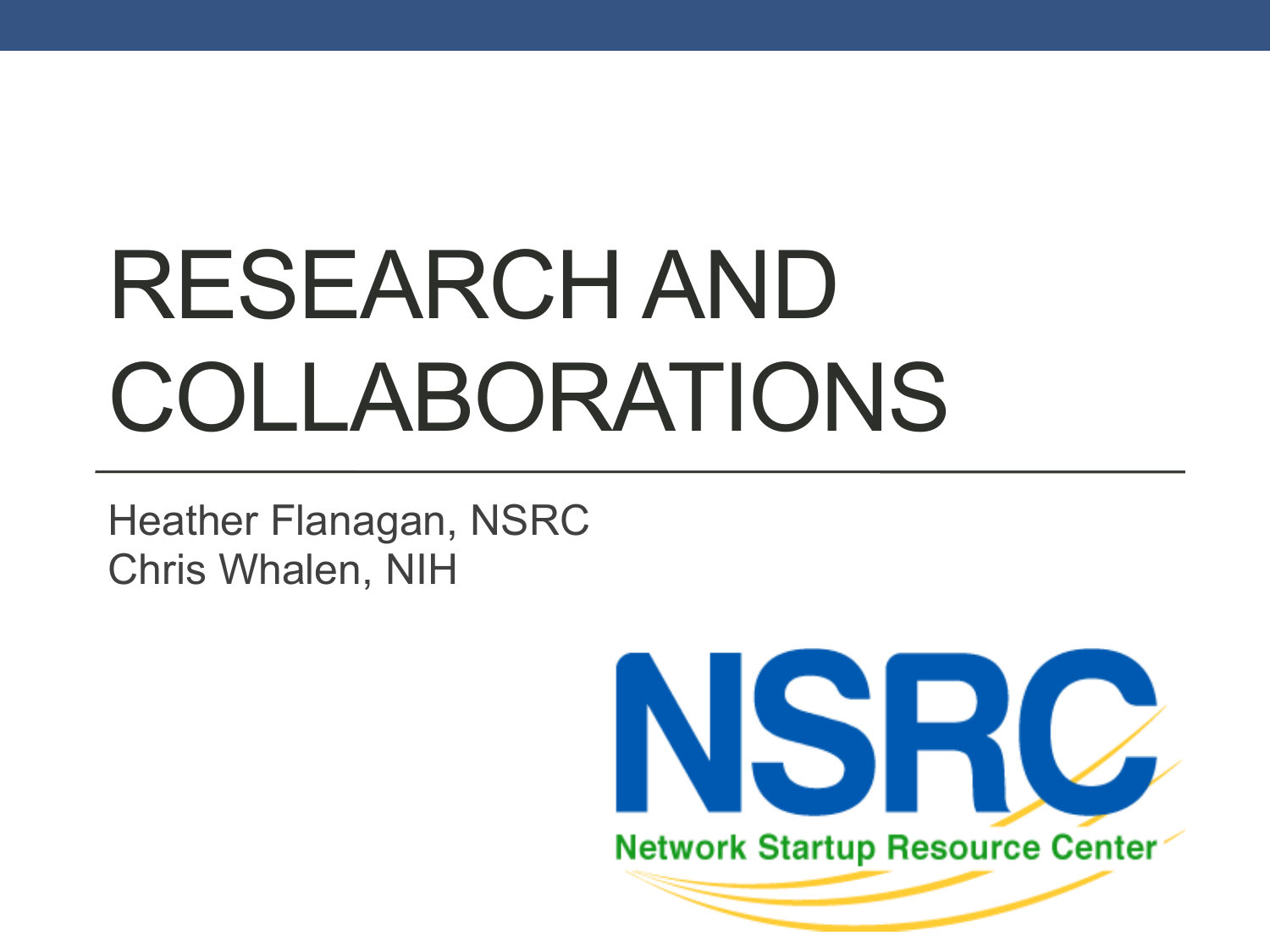#### Learning Objectives

Learn more about what the research community itself requires

How identity federation can enable campus services and research

> Talk about a specific use case around research collaboration in Mali, Uganda, and the US National Institute of **Health**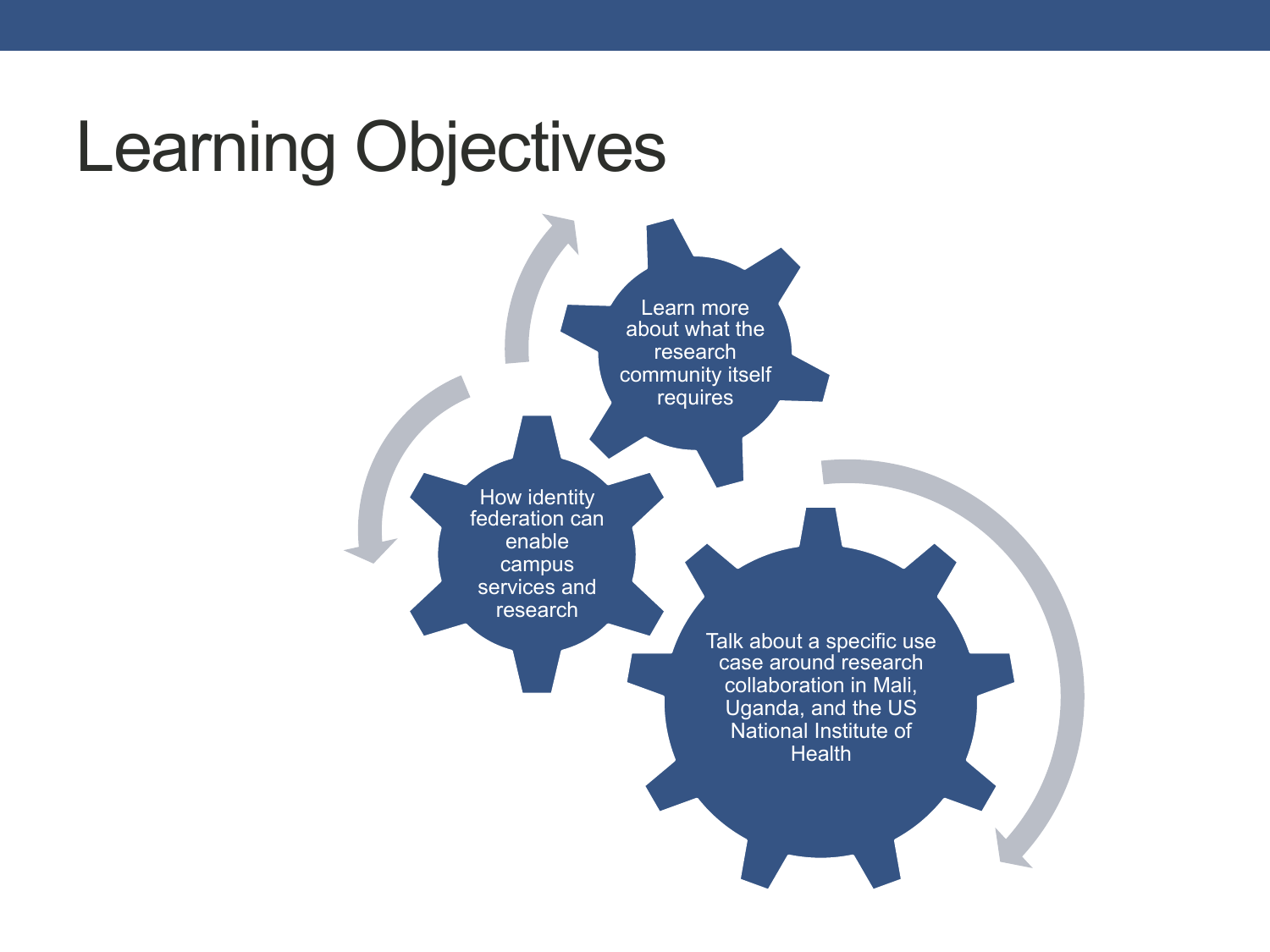#### Virtual Organization and Research **Groups**

- The "Buried Scholar" problem
	- Improve the reputation of both the campus and the researcher by having a campus-branded identity
		- Some regions start with having a regionally branded identity, pooling the resources to focus on SSO first, and site-specific support later
	- More efficiently allocate resources by having federated identity as a campus or NREN-based service, rather than having individual research departments build this on their own
- Global science and research opportunities
	- Scientists can more easily participate in global collaboration when the collaborations do not have to set up individual accounts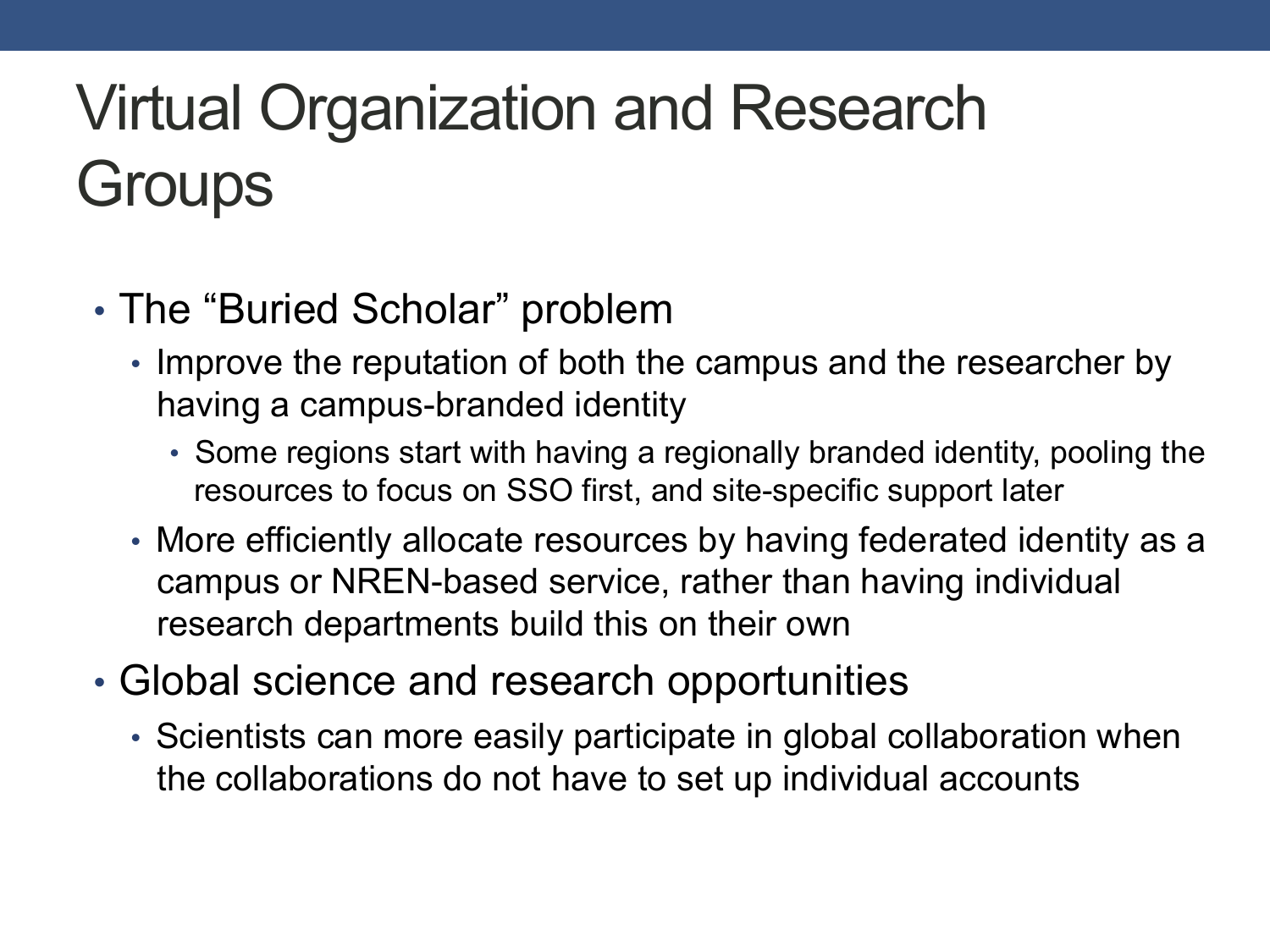### Research on Researcher Needs

- Original FIM4R paper in 2012 described a set of recommendations to the research communities, technology providers, and funding agencies
	- The core use cases came from large research organizations with funding

https://cdsweb.cern.ch/record/1442597

- The "Advancing Technologies and Federated Communities", also in 2012, described a set of recommendations around technology, policy, funding, and legal issues.
	- A more generalized approach than the FIM paper, but the recommendations are largely the same

https://www.terena.org/publications/files/2012-AAA-Study-report-final.pdf